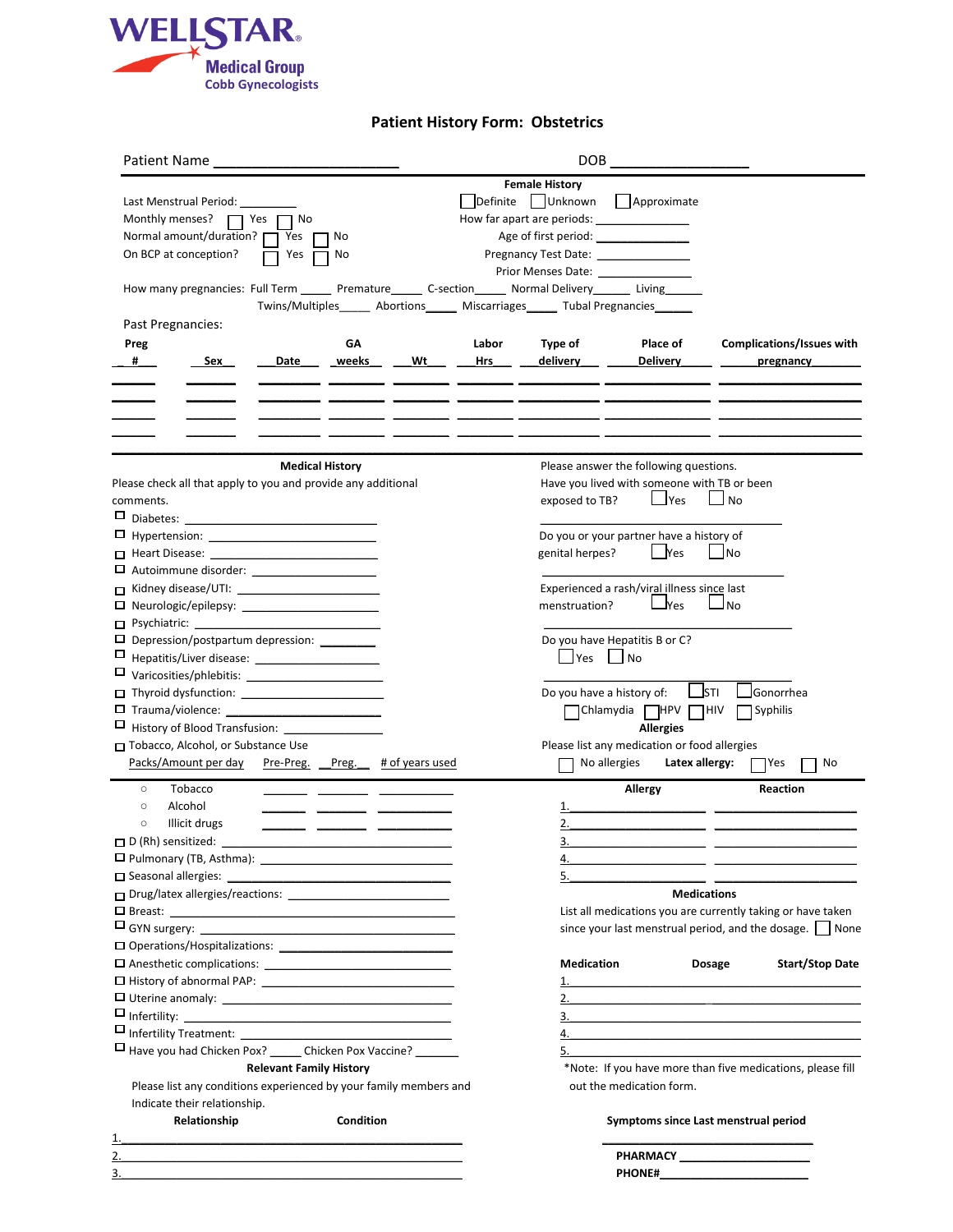

# **Genetic Screening/Teratology Counseling**

Please check all that apply and indicate if it applies to patient, baby's father, or parent's of patient or father.

|                                                                                 |                                   |                                | <b>Relative</b>                                           |
|---------------------------------------------------------------------------------|-----------------------------------|--------------------------------|-----------------------------------------------------------|
| $\Box$ Will be 36 years of age or older at estimated delivery date              |                                   |                                |                                                           |
| □ Thalassemia (Italian, Greek, Mediterranean, or Asian Background)              |                                   |                                |                                                           |
| Neural tube defects (meningomyelocele, spina bifida or anencephaly)             |                                   |                                |                                                           |
| □ Congenital heart defects                                                      |                                   |                                |                                                           |
| □ Down Syndrome                                                                 |                                   |                                |                                                           |
| □ Tay-sachs (Ashkenazi Jewish, Cajun, French Canadian)                          |                                   |                                |                                                           |
| □ Canavan disease (Ashkenazi Jewish)                                            |                                   |                                |                                                           |
| □ Familial dysautonomia (Ashkenazi Jewish)                                      |                                   |                                |                                                           |
| □ Sickle cell disease or trait (African)                                        |                                   |                                |                                                           |
| □ Hemophilia or other blood disorders                                           |                                   |                                |                                                           |
| □ Muscular dystrophy                                                            |                                   |                                |                                                           |
| □ Cystic fibrosis                                                               |                                   |                                |                                                           |
| $\Box$ Huntington's chorea                                                      |                                   |                                |                                                           |
| $\Box$ Mental retardation/autism                                                |                                   |                                |                                                           |
| $\Box$ Other inherited genetic or chromosomal disorder                          |                                   |                                |                                                           |
| □ Maternal metabolic disorder (Type II Diabetes, PKU)                           |                                   |                                |                                                           |
| $\Box$ Patient or baby's father had a child with birth defects not listed above |                                   |                                |                                                           |
| $\Box$ Recurrent pregnancy loss or stillbirth                                   |                                   |                                |                                                           |
|                                                                                 |                                   |                                |                                                           |
|                                                                                 |                                   |                                |                                                           |
|                                                                                 | <b>Social History</b>             |                                |                                                           |
| Primary Language: ___________________                                           | Education: ______________________ |                                | Baby's Father's Name: 1997                                |
|                                                                                 |                                   |                                |                                                           |
|                                                                                 |                                   |                                | Support person: _______________                           |
| Mother's Ethnicity: __________________________                                  |                                   |                                | Phone: Phone                                              |
|                                                                                 |                                   |                                |                                                           |
|                                                                                 |                                   |                                |                                                           |
| Occupation                                                                      | Employer                          | Full Time/Part Time?           |                                                           |
|                                                                                 |                                   |                                |                                                           |
|                                                                                 |                                   |                                |                                                           |
|                                                                                 |                                   |                                |                                                           |
| Prenatal Classes?<br>Yes <sub>[</sub>                                           | Feeding:<br>No                    | $\Box$ Breast $\Box$ Bottle    | Both                                                      |
| Agree to Blood Transfusion?<br>Yes                                              | No                                | Desire Sterilization?  <br>Yes | No                                                        |
| Enrolled in WIC prenatal care program? $\Box$ Yes $\Box$                        | No                                |                                |                                                           |
|                                                                                 |                                   |                                |                                                           |
| Are you exposed to smoking? $\Box$ Yes $\Box$ No                                |                                   |                                | Do you drink caffeine? $\Box$ Yes $\Box$ No $\Box$ Former |
|                                                                                 |                                   |                                |                                                           |
| Do you exercise frequently? $\Box$ Yes $\Box$                                   | No                                |                                | Are you a member of a Health Club? □ Yes□ No              |
| Type of exercise: Type of exercise:                                             |                                   |                                |                                                           |
|                                                                                 |                                   |                                |                                                           |
| Possess Firearms? Pes<br>No                                                     |                                   | Home Smoke detectors?          | $Yes \bigsqcup No$                                        |
| Use seatbelts?<br>l Yes<br>No                                                   |                                   | Carbon Monoxide detector?      | $Yes \Box No$                                             |
| Do you have cats? $\Box$ Yes $\Box$ No                                          |                                   | Radon exposure in home?        | Yes <b>□</b> No                                           |
|                                                                                 |                                   |                                |                                                           |
|                                                                                 |                                   |                                |                                                           |
|                                                                                 |                                   |                                |                                                           |
| Signature: _                                                                    |                                   | Date: $\_\_$                   |                                                           |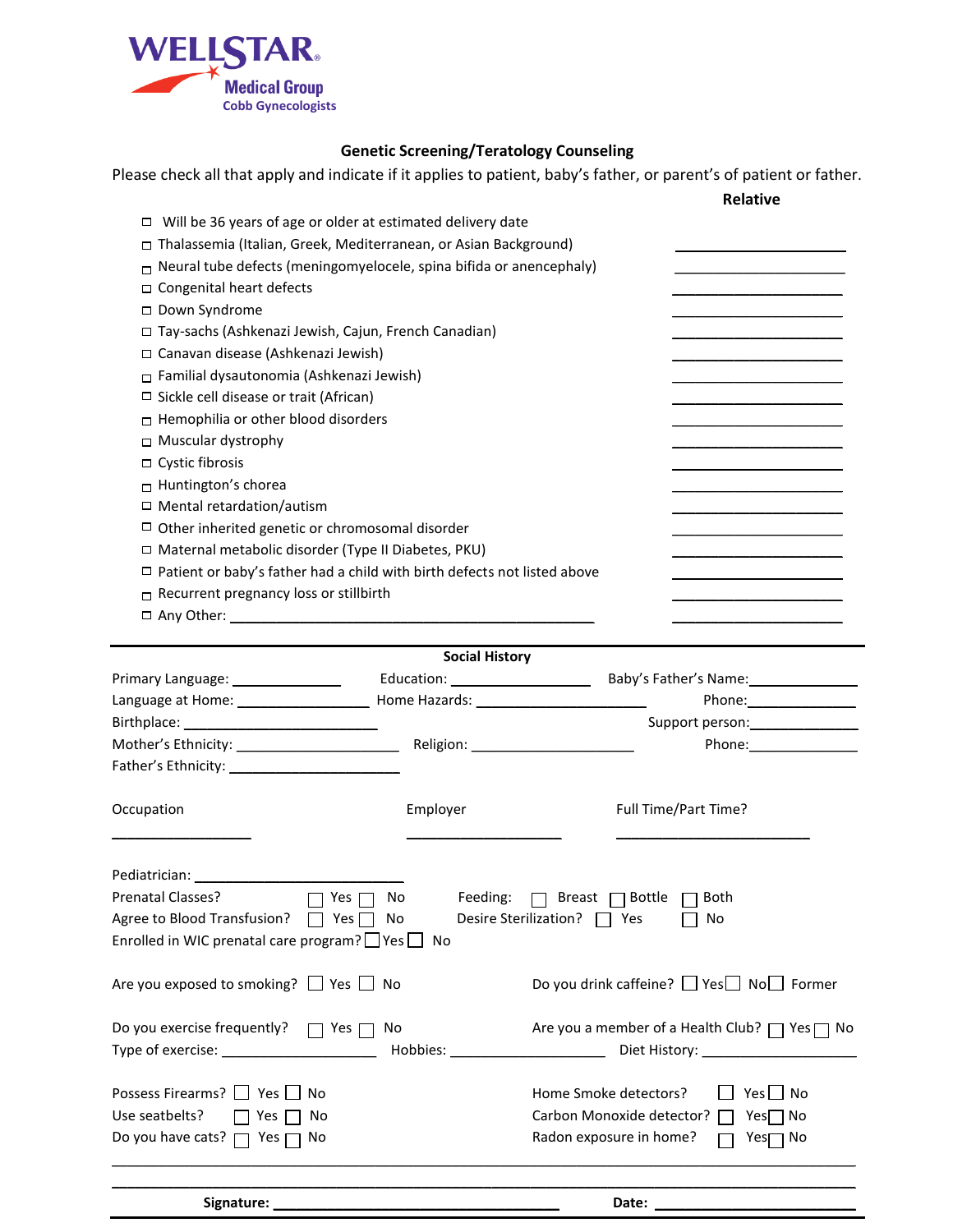1791 Mulkey Road, Suite 200 51 Hiram Drive Austell, GA 30106 **Hiram, GA 30141** Phone (770) 732-5400 Phone (678) 945-8345 Fax (770) 944-0327 Fax (770) 445-2060



# *Human Papillomavirus Testing*

Human Papillomavirus, or HPV, is a sexually transmissible virus. There are over 100 different types of HPV – some types are known to cause common warts and other types are known to cause cervical cancer. The types of HPV that cause warts don't generally develop into anything severe; whereas, the HPV's that cause cervical cancer can develop into potentially serious health issues. The Pap Smear screens for the thirteen (13) types of high-risk HPV that are known to cause cervical problems. This screen is done at the laboratory once they have received the pap specimen, it is not performed here.

Unfortunately, not all insurance companies cover the HPV screening test.

# **I understand I will be completely responsible for the amount of this test if my insurance plan should not cover it.**

Date: \_\_\_\_\_\_\_\_\_\_\_\_\_\_\_\_\_\_\_\_\_\_\_\_\_\_\_\_\_\_\_\_\_

Patient Signature: \_\_\_\_\_\_\_\_\_\_\_\_\_\_\_\_\_\_\_\_\_\_\_\_\_\_\_\_\_\_\_\_\_\_

Witness Signature: \_\_\_\_\_\_\_\_\_\_\_\_\_\_\_\_\_\_\_\_\_\_\_\_\_\_\_\_\_\_\_\_\_\_\_\_\_\_\_\_\_\_

Doctor's assistant

**I decline testing \_\_\_\_\_\_**

**Revised 7-1-2011**

For more information, call 770-956-STAR or visit www.wellstar.org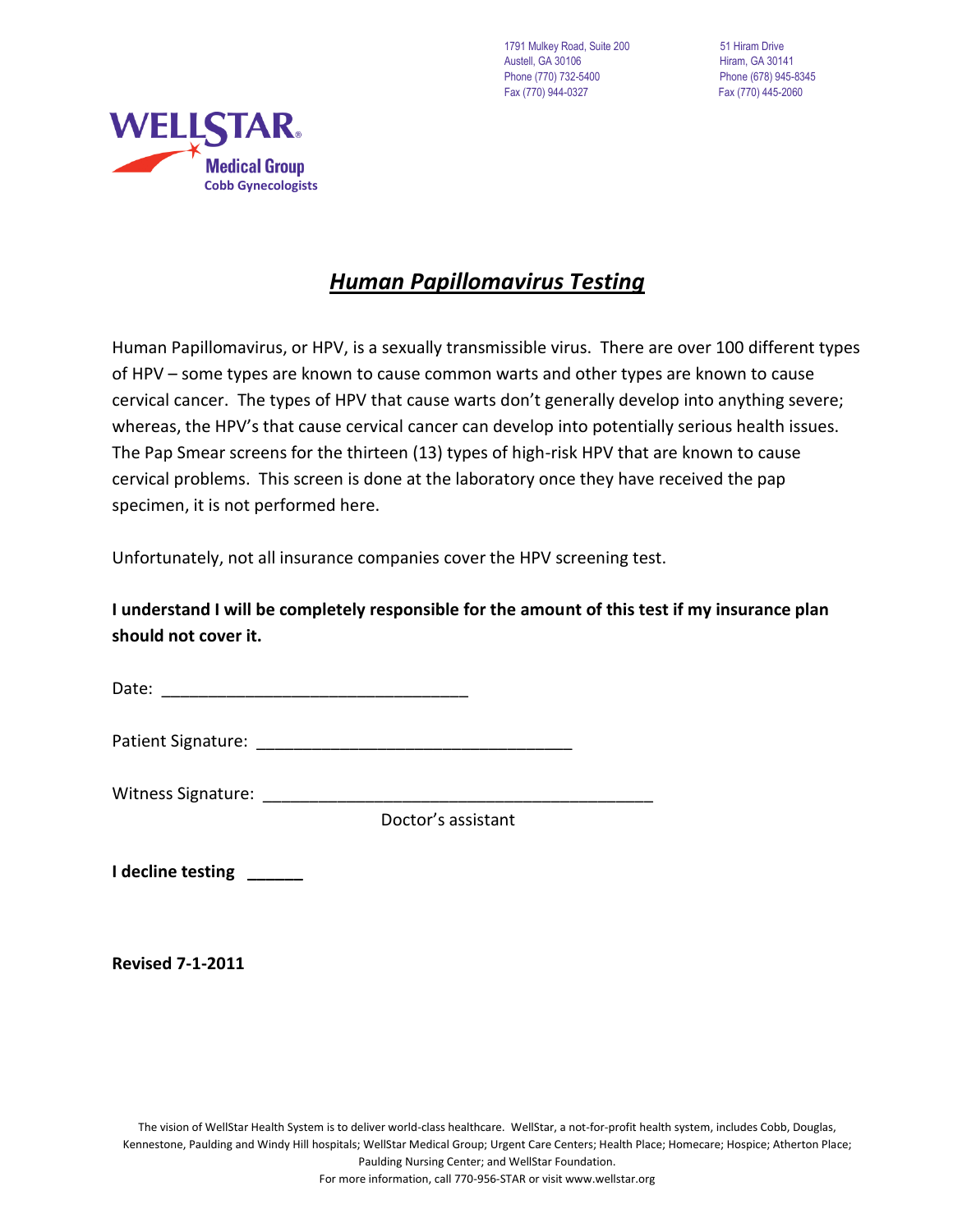

#### **WELLSTAR COBB GYNECOLOGISTS Cystic Fibrosis Screening**

Cystic Fibrosis is a disease that is genetically based and therefore can be passed from generation to generation. It greatly reduces the quality and length of the lives of its sufferers and although manageable, it is not curable. If you or the father of your baby have Caucasian heritage, it has been recommended to us to offer you a screening blood test to see if you may carry one of the gene mutations that can cause Cystic Fibrosis (CF). Overall, the chance of someone with Caucasian heritage for being a carrier for a CF gene is one in twenty-five, or 4 %.

| <b>Carrier Frequency</b> |
|--------------------------|
| $1/25^1$                 |
| $1/25^1$                 |
| 1/29 <sup>1</sup>        |
| $1/46^3$                 |
| $1/65^{3}$               |
| $1/90^{1}$               |
|                          |

| Table 1 - Cystic Fibrosis Carrier Detection Rate and Carrier Risk |                                                                      |                                               |                                                                |  |  |  |
|-------------------------------------------------------------------|----------------------------------------------------------------------|-----------------------------------------------|----------------------------------------------------------------|--|--|--|
| <b>Ethnicity</b>                                                  | <b>Carrier detection</b><br><b>Rate for CF</b><br>mutations analyzed | <b>CF</b> carrier<br>risk prior<br>to testing | CF carrier risk<br>after a negative<br>result for<br>mutations |  |  |  |
| Ashkenazi Jewish                                                  | $97\%$ <sup>3</sup>                                                  | $1/29^{3}$                                    | $1/934^{3}$                                                    |  |  |  |
| Caucasian (Northern                                               | $90%^{3}$                                                            | $1/25^3$                                      | $1/241^3$                                                      |  |  |  |
| European)                                                         |                                                                      |                                               |                                                                |  |  |  |
| Caucasian (Southern                                               | $70\%$ <sup>3</sup>                                                  | $1/25^3$                                      | $1/81^{3}$                                                     |  |  |  |
| European)                                                         |                                                                      |                                               |                                                                |  |  |  |
| Caucasian (Mixed                                                  | $80%^{4}$                                                            | $1/25^1$                                      | $1/140^{4}$                                                    |  |  |  |
| European Ethnicity)                                               |                                                                      |                                               |                                                                |  |  |  |
| Hispanic American                                                 | $57%^{4}$                                                            | $1/46^{4}$                                    | $1/105^{4}$                                                    |  |  |  |
| African American                                                  | $69%^{4}$                                                            | $1/65^4$                                      | 1/207 <sup>4</sup>                                             |  |  |  |
| Asian                                                             | $30\%$ <sup>3</sup>                                                  | $1/90^{3}$                                    | $1/128^{3}$                                                    |  |  |  |
| Other                                                             |                                                                      |                                               | Insufficient data                                              |  |  |  |

 $\overline{\phantom{a}}$  , where  $\overline{\phantom{a}}$  , where  $\overline{\phantom{a}}$  , where  $\overline{\phantom{a}}$  ,  $\overline{\phantom{a}}$  ,  $\overline{\phantom{a}}$  ,  $\overline{\phantom{a}}$  ,  $\overline{\phantom{a}}$  ,  $\overline{\phantom{a}}$  ,  $\overline{\phantom{a}}$  ,  $\overline{\phantom{a}}$  ,  $\overline{\phantom{a}}$  ,  $\overline{\phantom{a}}$  ,  $\overline{\phantom{a}}$  ,  $\overline{\phantom$ 

A negative test greatly reduces but doesn't totally eliminate the chances of your baby having CF. If you test positive for being a carrier, the father of the child then must be tested. If both parents are CF gene carriers, the chance is one in four of having a baby with CF. If the father is not a carrier and the mother is, or vice versa, the risk for the baby having CF is 1%. When a couple tests positive for CF mutation, we can do further testing to see if the baby has CF before it is born. You will be referred to a genetic counselor to explore your options.

Most insurance carriers will pay for this testing. It is, as many of the tests we offer, optional and you may decline testing if you desire. Any couple desiring this test may have it performed. If you don't know if you should have it done, please ask your provider for advice.

I desire testing for CF gene mutations \_

I decline testing. I understand this is a blood test and poses no risk to my pregnancy.

Date  $\Box$